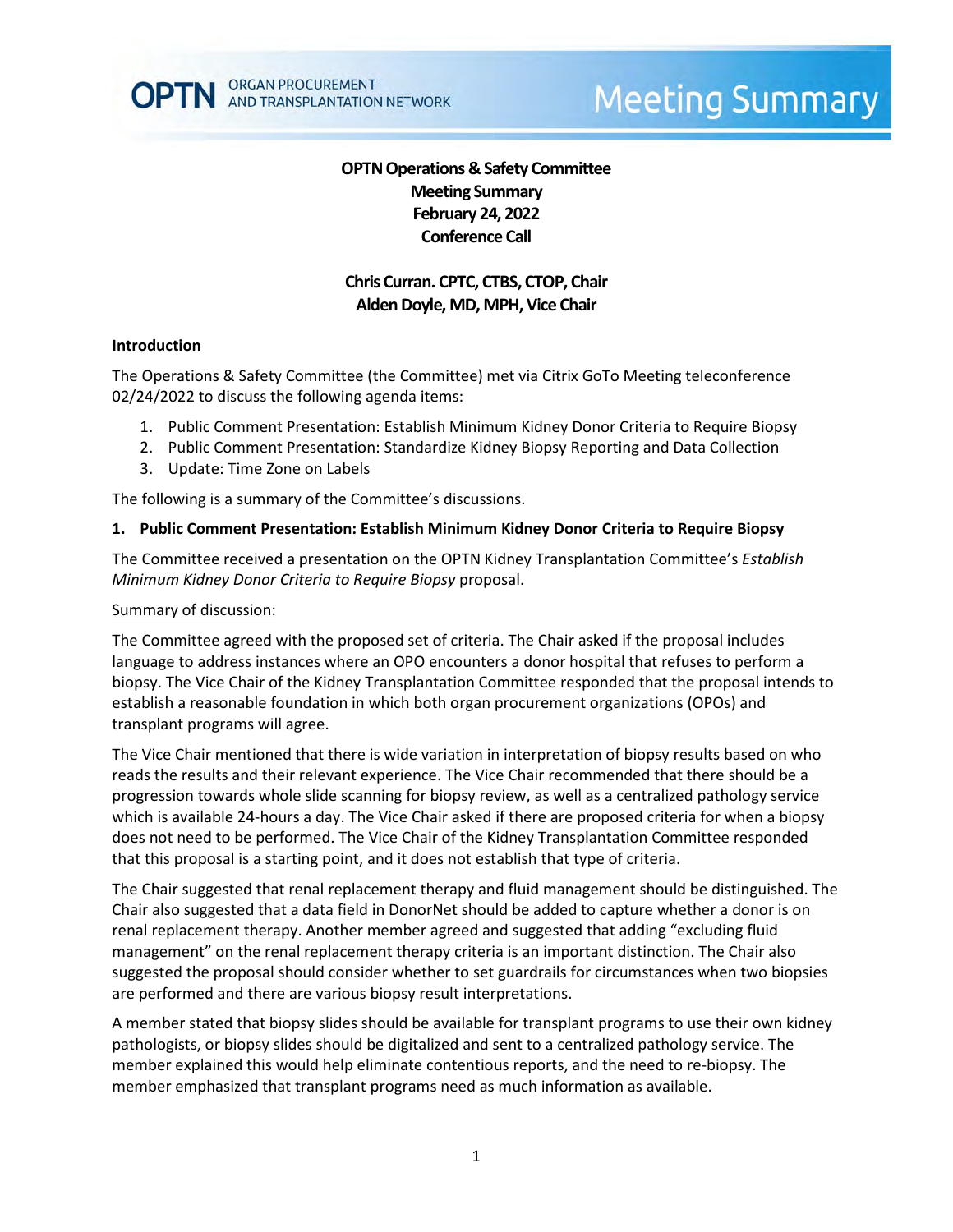Another member asked why the criteria includes kidney donor profile index (KDPI) and expanded criteria donor (ECD). The Vice Chair of the Kidney Transplantation Committee stated that KDPI and ECD do not always equate, so that is why they are both included.

A member asked if pediatric en bloc kidneys are included within the minimum criteria for biopsy. The Vice Chair of the Kidney Transplantation Committee responded that pediatric kidneys are not included within the proposed minimum criteria.

## Next Steps:

The Committee's feedback will be drafted into a formal public comment response and submitted.

### **2. Public Comment Presentation: Standardize Kidney Biopsy Reporting and Data Collection**

The Committee received a presentation on behalf of the OPTN Kidney Transplantation Committee's *Standardize Kidney Biopsy Reporting and Data Collection* proposal*.* 

#### Summary of discussion:

A member asked if the proposal includes a recommended number of glomeruli needed. The Vice Chair of the Kidney Transplantation Committee responded that there is not a recommended number of glomeruli in the proposal. The Chair suggested adding a recommendation at the top of the form to specify fifty glomeruli per kidney in order to receive an adequate sample size.

A member stated that operationalizing this may be difficult and expressed concern for it being a requirement due to remote transplant programs without centralized pathologists.

The Chair suggested that the form should be customizable in order to insert OPO specific contact information. Another member suggested that there should be a pathway for accepting transplant programs to be notified that biopsy information is available. Staff clarified that this proposal impacts UNet data collection in DonorNet and the Deceased Donor Registration (DDR) form. The Chair suggested adding renal replacement therapy into this data collection effort.

#### Next Steps:

The Committee's feedback will be drafted into a formal public comment response and submitted.

#### **3. Update: Time Zone on Labels**

The Committee was updated on recent time zone label enhancements.

There were no additional comments or questions. The meeting was adjourned.

#### **Upcoming Meetings**

- March 25, 2022 (Richmond, Virginia)
- April 28, 2022 (teleconference)